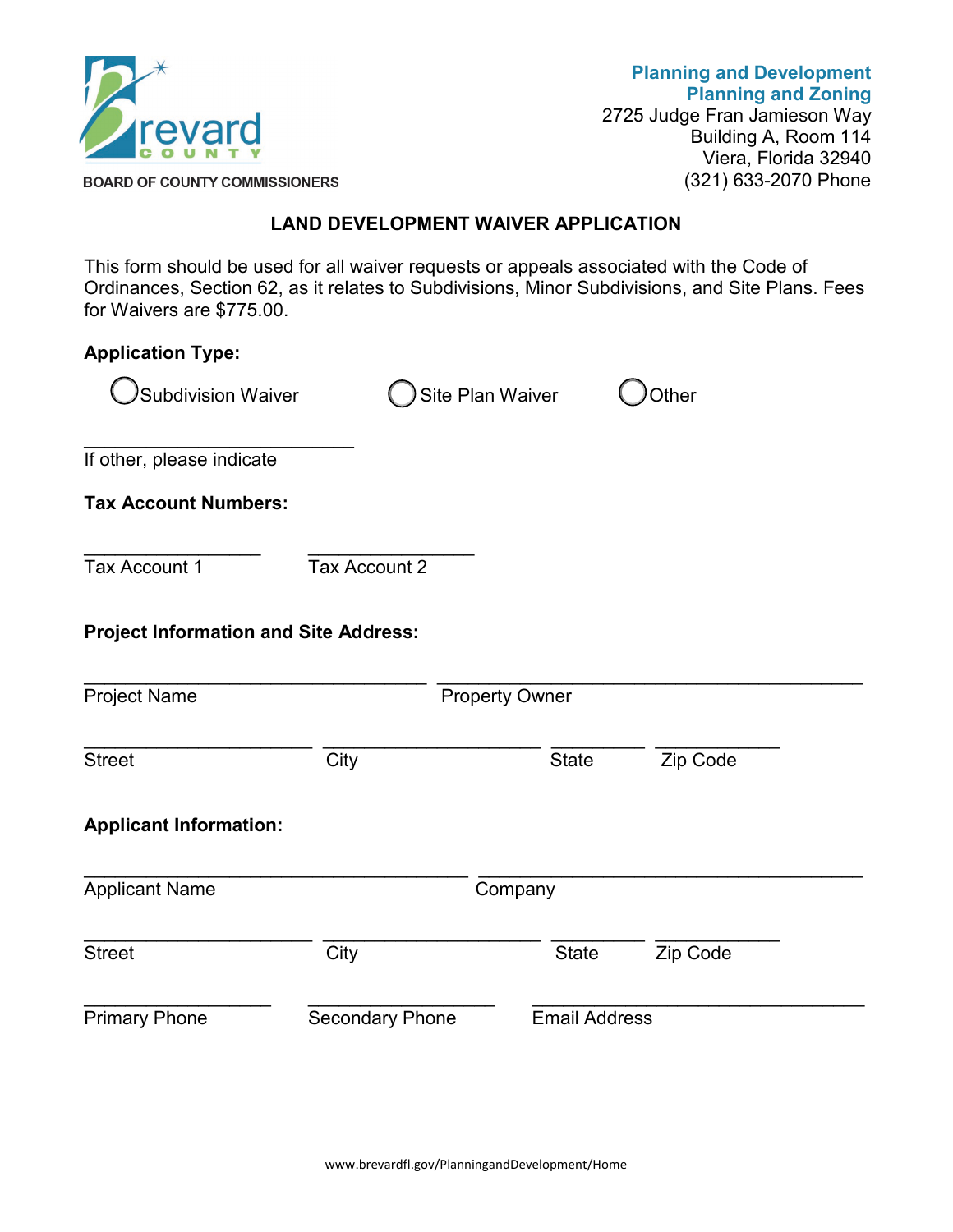## **Engineer/Contractor (if different from applicant):**

| <b>Engineer or Project Manager</b> |                                                        | Company              |          |  |  |
|------------------------------------|--------------------------------------------------------|----------------------|----------|--|--|
| <b>Street</b>                      | City                                                   | <b>State</b>         | Zip Code |  |  |
| <b>Primary Phone</b>               | <b>Secondary Phone</b>                                 | <b>Email Address</b> |          |  |  |
|                                    | <b>Description of Waiver Request and Code Section:</b> |                      |          |  |  |
|                                    |                                                        |                      |          |  |  |
|                                    |                                                        |                      |          |  |  |
|                                    |                                                        |                      |          |  |  |

If you wish to appeal any decision made by County staff on the wavier, you may request that the Board of County Commissioners make a determination. The Board's decision approving or disapproving the waiver or interpretation is final.

\_\_\_\_\_\_\_\_\_\_\_\_\_\_\_\_\_\_\_\_\_\_\_\_\_\_\_\_\_\_\_\_\_\_\_\_\_ \_\_\_\_\_\_\_\_\_\_\_\_\_\_\_\_\_\_\_\_\_\_\_\_\_\_\_\_\_\_\_\_\_\_\_\_\_

Owner/Applicant Signature Print Name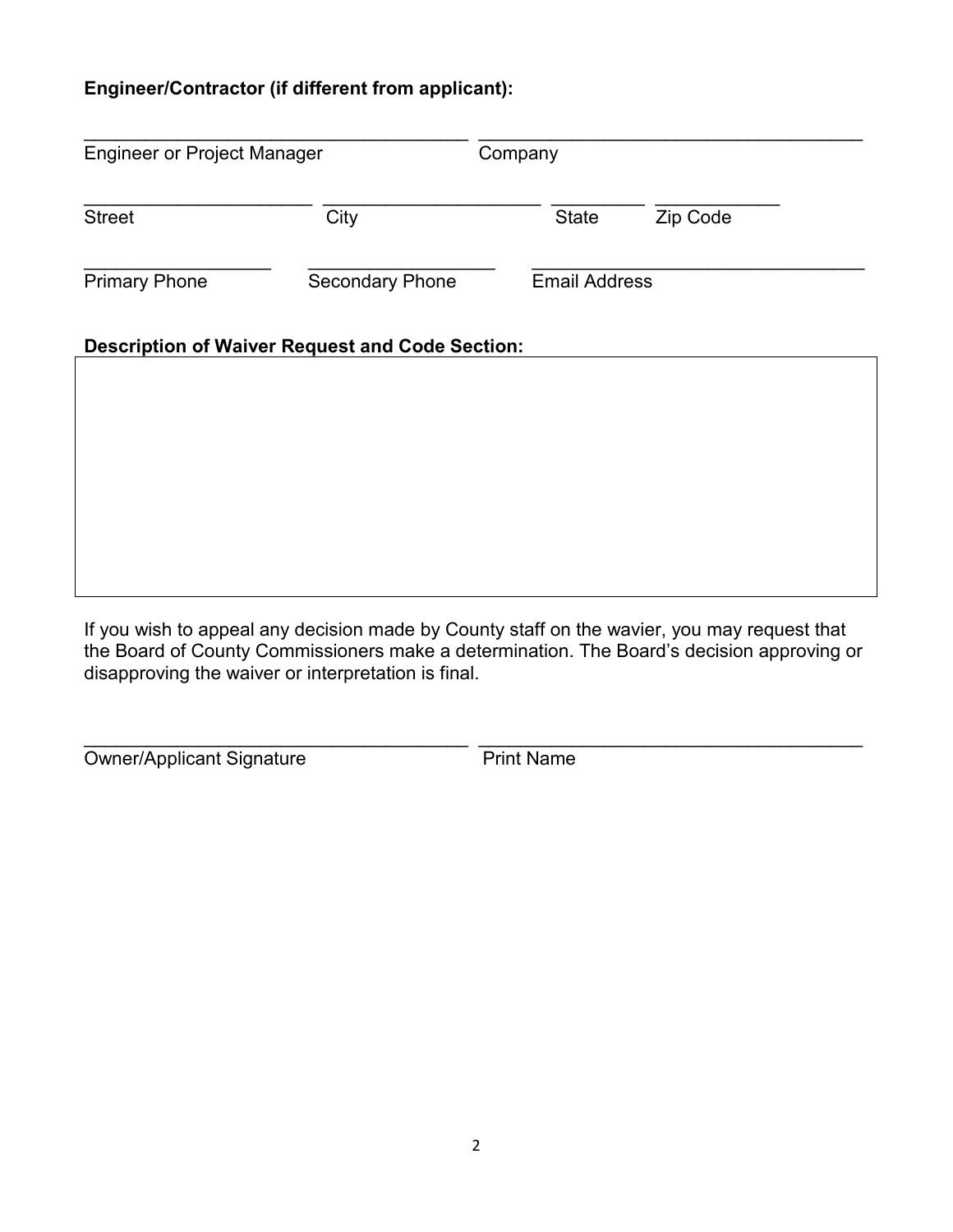## **Land Development Application Document Submittal Requirements**

Waivers for Site Plans or Subdivisions require an application, waiver criteria (listed below), an  $8\frac{1}{2}$ -inch x 11 inch vicinity map, and a fee of \$775.00.

## **Waiver Criteria for Subdivisions and Site Plans**

For a waiver to be considered and approved by staff, your request must comply with all of the following criteria. Please explain, in detail, how your request meets the following conditions.

1. The particular physical conditions, shape, or topography of the specific property involved causes an undue hardship to the applicant if the strict letter of the code is carried out.

2. The granting of the waiver will not be injurious to the other adjacent property.

3. The conditions, upon which a request for waivers are based, are particular to the property for which the waiver is sought and are not generally applicable to other property and do not result from actions of the applicant.